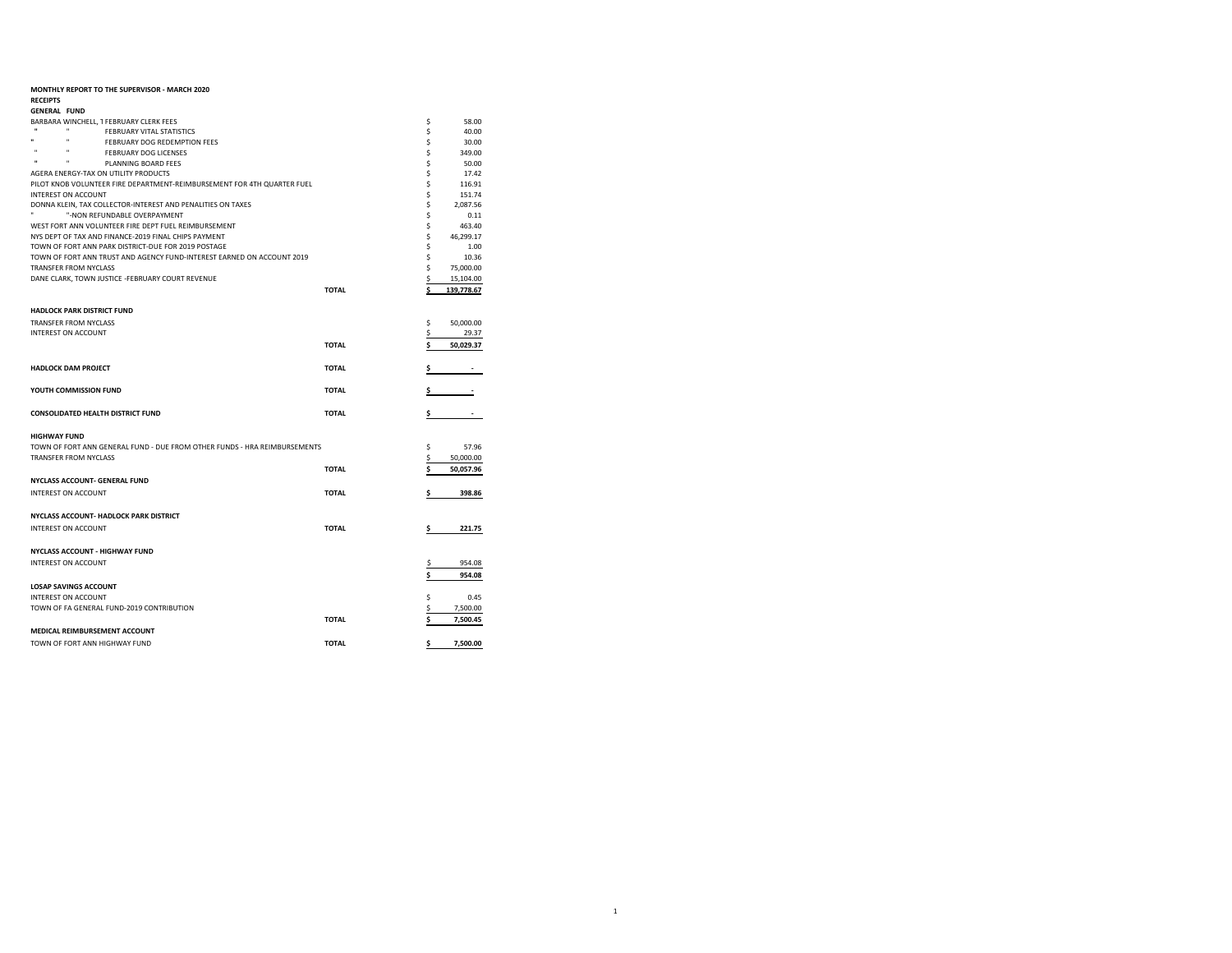| TRUST & AGENCY FUND                                                 | <b>HIGHWAY</b>       | <b>GENERAL</b>            | <b>HADLOCK PARK</b>            |                  |
|---------------------------------------------------------------------|----------------------|---------------------------|--------------------------------|------------------|
| NYS RETIREMENT                                                      | \$<br>722.50         | \$<br>597.34              | \$                             |                  |
| HEALTH & DENTAL INSURANCE                                           | \$11,032.43          | \$<br>1,227.64            | \$                             |                  |
| <b>STATE TAX</b>                                                    | \$1,135.64           | \$<br>566.56              | \$                             |                  |
| <b>FEDERAL TAX</b>                                                  | \$2.575.00           | \$<br>1,523.00            | \$                             |                  |
| <b>FICA</b><br>DEFFERED COMPENSATION                                | \$4,166.80<br>171.44 | \$<br>3,420.34<br>\$<br>٠ | \$<br>229.52<br>\$             |                  |
| CHILD SUPPORT                                                       | \$<br>\$             | \$                        | \$                             |                  |
| PAID FAMILY LEAVE                                                   | 76.39<br>Ś           | \$<br>13.16               | \$                             |                  |
| <b>CREDIT UNION</b>                                                 | \$2,008.80           | \$<br>802.00              | \$                             |                  |
| AFLAC                                                               | \$<br>673.32         | \$<br>156.36              | \$                             |                  |
| <b>TOTALS</b>                                                       | \$22,562.32          | \$<br>8,306.40            | \$<br>229.52 TOTAL             | 31,098.24<br>\$. |
| <b>DISBURSEMENTS</b>                                                |                      |                           |                                |                  |
| <b>GENERAL FUND</b>                                                 |                      |                           | <b>HIGHWAY FUND-T/W</b>        |                  |
| STATE COMPTROLLER - STATE SHARE OF JUSTICE COURT REVENUE - FEBRUARY |                      | \$<br>16.825.00           | ABSTRACT                       | \$<br>27,904.53  |
| PAYROLL                                                             |                      | \$<br>22,631.39           | HEALTH INSURANCE               | \$               |
| <b>TOWN SHARF FICA</b>                                              |                      | \$<br>1,710.17            | PAYROLL                        | \$<br>28,281.07  |
| <b>TOWN BOARD EXPENSE</b>                                           |                      | \$<br>368.00              | <b>TOWN SHARE FICA</b>         | \$<br>2,083.40   |
| <b>SUPERVISORS EXPENSE</b>                                          |                      | \$<br>8.00                |                                | \$<br>58,269.00  |
| CENTRAL COMMUNICATIONS                                              |                      | \$<br>315.17              |                                |                  |
| <b>ATTORNEY EXPENSE</b>                                             |                      | \$<br>1.410.50            | <b>HIGHWAY FUND-O/V</b>        |                  |
| PLANNING BOARD EXPENSE                                              |                      | \$<br>430.00              | ABSTRACT                       | \$<br>162.76     |
| JUSTICE COURT EXPENSE                                               |                      | \$<br>574.36              | HEALTH INSURANCE               | \$<br>18,111.31  |
| <b>TOWN CLERK EXPENSE</b>                                           |                      | \$<br>939.00              |                                | Ś<br>18,274.07   |
| TOWN OF FORT ANN HIGHWAY FUND HRA REIMBURSEMENT 4TH QUARTER         |                      | \$<br>57.96               |                                |                  |
| HIGHWAY SUPERINTENDENT EXPENSE                                      |                      | \$<br>49.57               | <b>TOTAL</b>                   | \$<br>76,543.07  |
| TOWN OF FORT ANN LOSAP ACCOUNT SERVICE AWARD CONTRIBUTIONS          |                      | \$<br>7,500.00            |                                |                  |
| FUEL MANAGEMENT                                                     |                      | \$<br>161.88              |                                |                  |
| <b>CENTRAL MAILINGS</b>                                             |                      | \$<br>529.33              | <b>TRUST &amp; AGENCY FUND</b> |                  |
| PAYMENTS ON FIRE PROTECTION                                         |                      | 297,590.00<br>\$          | <b>FICA</b>                    | \$<br>7.816.66   |
| SAFFTY INSPECTION EXPENSE                                           |                      | \$<br>30.19               | <b>STATE TAX</b>               | \$<br>1,702.20   |
| DOG CONTROL EXPENSE                                                 |                      | \$<br>102.43              | FFDFRAL TAX                    | \$<br>4.098.00   |
| <b>TAX COLLECTOR EXPENSE</b>                                        |                      | \$<br>72.70               | <b>HEALTH INSURANCE</b>        | \$<br>12.221.95  |
| <b>STREET LIGHTS</b>                                                |                      | \$<br>207.42              | <b>CREDIT UNION</b>            | \$<br>2.810.80   |
| SPECIAL RECREATION FACILITY-REACH                                   |                      | \$                        | <b>CHILD SUPPORT</b>           | \$               |
| MUNICAL ASSOCIATION DUES                                            |                      | \$<br>1.099.00            | AFLAC                          | \$<br>829.68     |
| <b>HEALTH INSURANCE</b>                                             |                      | \$<br>1,107.32            | RETIREMENT                     | \$<br>1.319.84   |
| <b>BUILDINGS EXPENSE</b>                                            |                      | \$<br>2,880.11            | DEFFERRED COMP.                | Ś<br>171.44      |
| ASSESSOR EXPENSE                                                    |                      | \$<br>41.20               | DUE TO OTHER FUNDS             | \$<br>1.83       |
|                                                                     | <b>TOTAL</b>         | \$<br>356,640.70          |                                | \$<br>30,972.40  |
|                                                                     |                      |                           |                                |                  |
| <b>HADLOCK PARK DISTRICT</b>                                        |                      |                           |                                |                  |
| TOWN OF FORT ANN GENERAL FUND-DUE FOR POSTAGE                       |                      | \$<br>1.00                |                                |                  |
| COOL INSURING AGENCY                                                |                      | \$<br>49,060.00           |                                |                  |
| PAYROLL EXPENSE                                                     |                      | \$<br>1,500.00            |                                |                  |
| TOWN SHARE OF FICA                                                  |                      | \$<br>114.76              |                                |                  |
|                                                                     | <b>TOTAL</b>         | \$<br>50,675.76           |                                |                  |
|                                                                     |                      |                           |                                |                  |
| <b>HADLOCK DAM PROJECT</b>                                          | <b>TOTAL</b>         | \$<br>$\sim$              |                                |                  |
|                                                                     |                      |                           |                                |                  |
| YOUTH COMMISSION FUND                                               | <b>TOTAL</b>         | \$                        |                                |                  |
|                                                                     |                      |                           |                                |                  |
| <b>CONSOLIDATED HEALTH</b>                                          | <b>TOTAL</b>         |                           |                                |                  |
|                                                                     |                      |                           |                                |                  |
| NYCLASS ACCOUNT - GENERAL FUND                                      |                      |                           |                                |                  |
| TRANSFER TO GENERAL FUND                                            | <b>TOTAL</b>         | 75,000.00<br>Ś            |                                |                  |
|                                                                     |                      |                           |                                |                  |
| NYCLASS ACCOUNT-HADLOCK PARK DISTRICT                               |                      |                           |                                |                  |
| TRANSFER TO HADLOCK PARK DIST CHECKING ACCOUNT                      | <b>TOTAL</b>         | 50,000.00                 |                                |                  |
|                                                                     |                      |                           |                                |                  |
| <b>NYCLASS ACCOUNT - HIGHWAY FUND</b>                               |                      |                           |                                |                  |
| TRANSFER TO HIGHWAY CHECKING ACCOUNT                                | <b>TOTAL</b>         | 50,000.00<br>\$           |                                |                  |
|                                                                     |                      |                           |                                |                  |
| <b>LOSAP SAVINGS ACCOUNT</b>                                        |                      |                           |                                |                  |
| SERVICE CHARGE                                                      | <b>TOTAL</b>         | 6.99<br>S                 |                                |                  |
|                                                                     |                      | 6.99<br>\$                |                                |                  |
|                                                                     |                      |                           |                                |                  |
| MEDICAL REIMBURSEMENT ACCOUNT                                       | <b>TOTAL</b>         | 5,744.48<br>\$            |                                |                  |
| AC TRANSFER TO CDPHP SETTLEMENTS                                    |                      |                           |                                |                  |